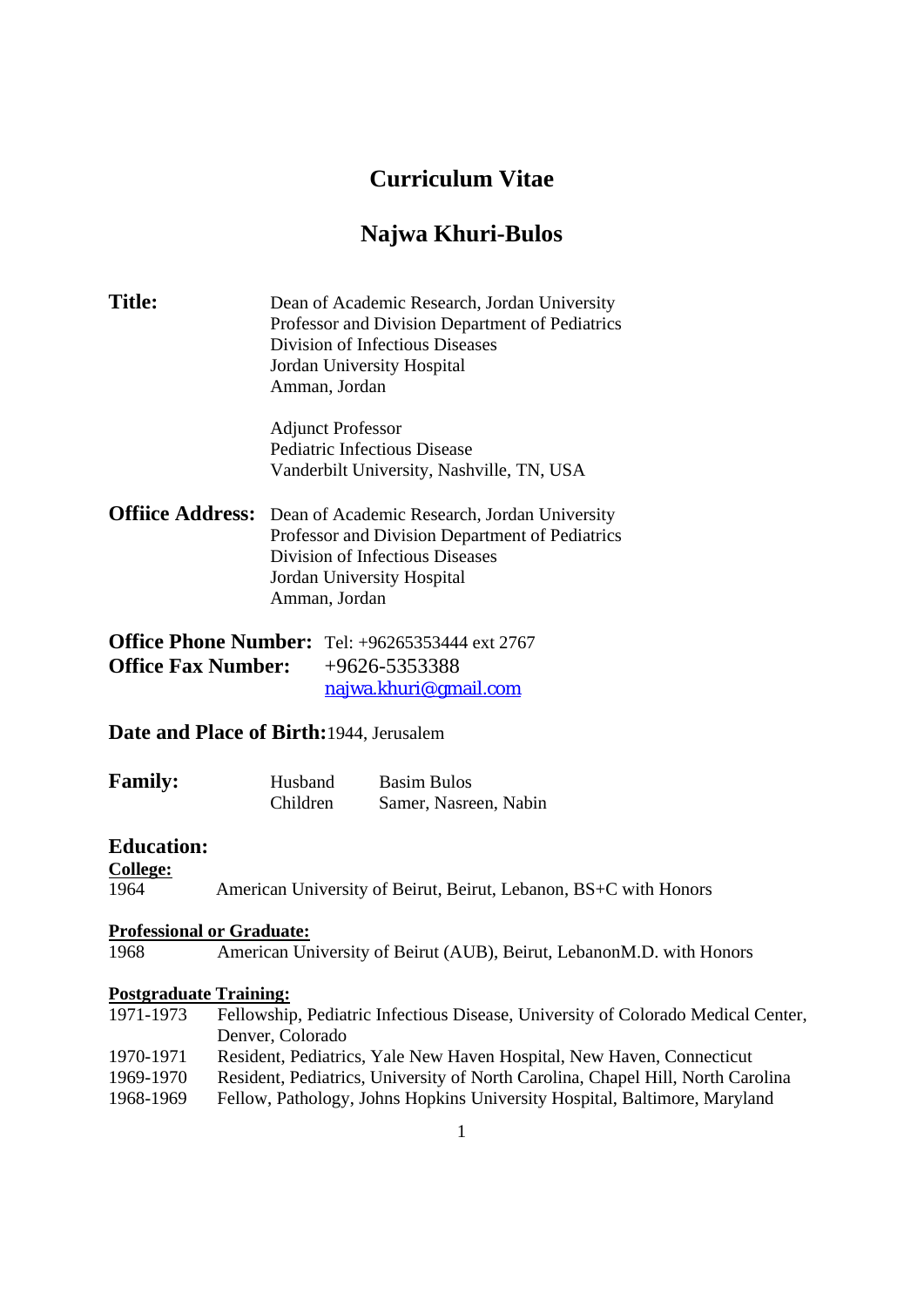## **Licensure and Certification:**

| 1973 | <b>American Board of Pediatrics</b>                               |
|------|-------------------------------------------------------------------|
| 1997 | American Board of Pediatric Infectious Diseases, recertified 2011 |
| 2008 | Certification Board of Infection Control                          |

## **Academic Appointments:**

| 1971-1973    | Fellow, Infectious Diseases, University of Colorado Medical Center, Denver,                 |
|--------------|---------------------------------------------------------------------------------------------|
|              | Colorado                                                                                    |
| 1976 - 1981  | Assistant Professor, Pediatrics and Infectious Diseases, University of Jordan               |
| 1981-1984    | Associate Professor, Community Medicine, University of Jordan                               |
| 1981-1989    | Associate Professor, Pediatrics and Infectious Diseases, University of Jordan               |
| 1982-1984    | Chairman, Pediatrics, University of Jordan                                                  |
|              | 1989-Present Professor and Division Head, Pediatric Infectious Diseases, Jordan University  |
|              | <b>Medical Center</b>                                                                       |
|              | 1989-Present Professor, Pediatrics and Infectious Disease, Jordan University Medical School |
|              | and Hospital, Amman, Jordan                                                                 |
| 1991-1993    | Chairman, Pediatrics, University of Jordan, University of Jordan                            |
| 1997-1998    | Vice Dean of the Medical School, Jordan University Medical School, Amman,                   |
|              | Jordan                                                                                      |
| 1998-1999    | Vice Dean, Postgraduate Studies and Medical Research, Jordan University                     |
|              | <b>Medical School</b>                                                                       |
| 2002-2003    | Chairman, Division of Pediatric Infectious Diseases, King Hussein Cancer Center             |
| 2005-2007    | Chairman, Department of Pediatrics, Jordan University Medical Center                        |
| 2008-Present | Adjunct Professor, Department of Pediatrics, Division of Infectious Disease,                |
|              | Vanderbilt University, Nashville, TN                                                        |
|              | 2010-present Dean of Research, Jordan University                                            |

## **Professional Activities:**

| <b>Internship Examination Committee</b>                                      |
|------------------------------------------------------------------------------|
| Chairman, Pediatric Committee, Jordan Board of Pediatrics                    |
| Chairman, Pediatric Residency Program, Jordan National Medical Institute     |
| Chairwoman of the infection control committee and unit. Jordan University    |
| Hospital, Amman, Jordan                                                      |
| Chairman, Certifying Committee for Polio Eradication                         |
| Chairman, King Hussein Foundation, Research Unit                             |
| Chairman, Jordan Ministry of Health, Jordan National Certification Committee |
| for Polio Eradication                                                        |
| 1996-Present Chairman, Advisory Committee on Creutzfeldt-Jakob disease       |
| 1999 – 2002 Member, IDSA, International Affairs Committee                    |
|                                                                              |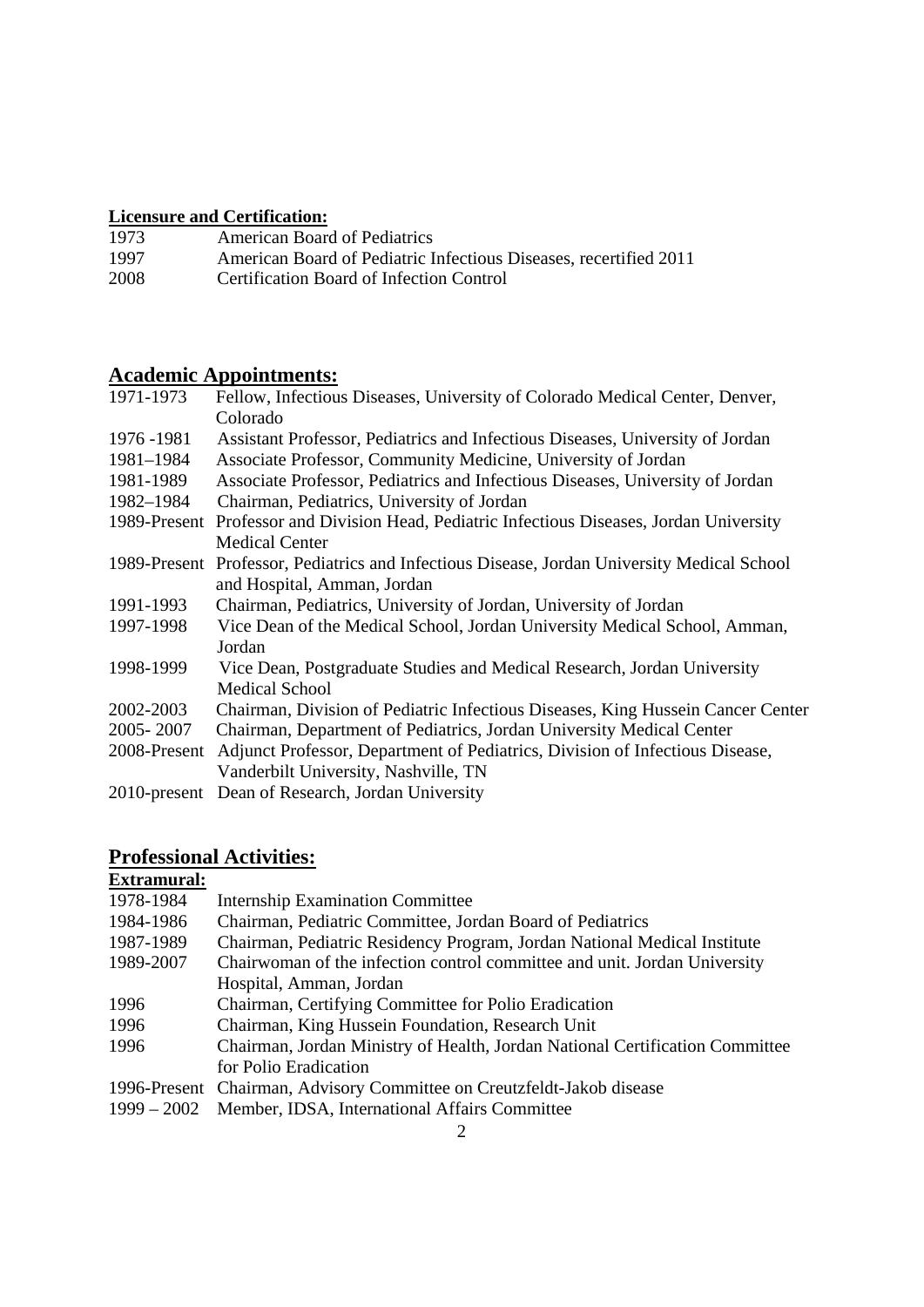| 2002-2004 | Member, IDSA, Tuberculosis Working Group                                                                                                                                                                     |
|-----------|--------------------------------------------------------------------------------------------------------------------------------------------------------------------------------------------------------------|
| 2003      | Chairman, Jordan Medical Board, Infectious Disease Subcommittee                                                                                                                                              |
| 2003      | Chairman, Infectious Disease Sub Board, Jordan Board of Medicine                                                                                                                                             |
|           | 2004-Present Chairwoman, the Infectious Disease Sub Board Committee, the Jordan Medical<br><b>Boards</b>                                                                                                     |
| 2004-2005 | Chairman, UNICEF, National Council for Family Affairs, Committee for Health<br>Planning for Child Health                                                                                                     |
| 2005      | Chairman, Antibiotic and Immunization Drug Subcommittee                                                                                                                                                      |
| 2006      | Vice Chairman, Standing Committee of the Brighton Collaboration                                                                                                                                              |
| 2007      | Presentation on "Child Health and Survival in Arab Countries" and Pediatric                                                                                                                                  |
|           | Grand Rounds. Presented to Vanderbilt University, Nashville, TN                                                                                                                                              |
| 2007      | Vice Chairman, Brighton Collaboration, Standing Committee                                                                                                                                                    |
| 2007      | Chairman and organizer of the "First Vaccination in the Arab World for the                                                                                                                                   |
|           | Coming Decade Meeting" Amman, Jordan December 9-11 2007                                                                                                                                                      |
| 2008      | Co-Chair, Immunization Program, International Pediatric Association                                                                                                                                          |
| 2009      | President, Arab Pediatric Infectious Disease Society                                                                                                                                                         |
| 2009      | Chairwoman and organizer of the "Second Vaccination in the Arab World for the<br>Coming Decade Meeting" Amman, Jordan May 6 2009                                                                             |
| 2009      | Chairwoman and organizer of the Second Arab Pediatric Infectious Disease<br>meeting, Amman, Jordan. May7-8 2009                                                                                              |
| 2009      | Co-Chair, Immunization program, International Pediatric Association, Vaccinology<br>course for pediatricians to be used in training of the Iraqi pediatricians as a<br>template for other regions in the IPA |
| 2010      | Chairwoman and organizer of the Prevention of Child Killers meeting, Amman,<br>Jordan November 22, 2010                                                                                                      |
| 2010      | Grand Round presentation on Immunization and the MDGs, Vanderbilt Institute<br>for Global Health                                                                                                             |
| 2010      | IPAC committee, WHO Geneva                                                                                                                                                                                   |

#### **Memberships and Other Professional Activities:**

| 1973–Present Member of the Jordan Pediatric Society |
|-----------------------------------------------------|
| 1973–Present Member, Jordan Medical Association     |

- 1976-1981 Member, General Medicine Examination
- 1980 Member, Jordan Medical Journal, Editorial Board
- 1982-Present Member of the Examination Committee of the Jordan Board of Pediatrics, the Jordan Medical Boards
- 1985-Present Member, Immunization Practices Committee
- 1986–1995 Member, Pediatric Newsletter, Editorial Board
- 1986 Member, Joint Committee for Studying Over-the-Counter and Other Drugs
- 1986 Member, Examination Committee, Jordan Board of Pediatrics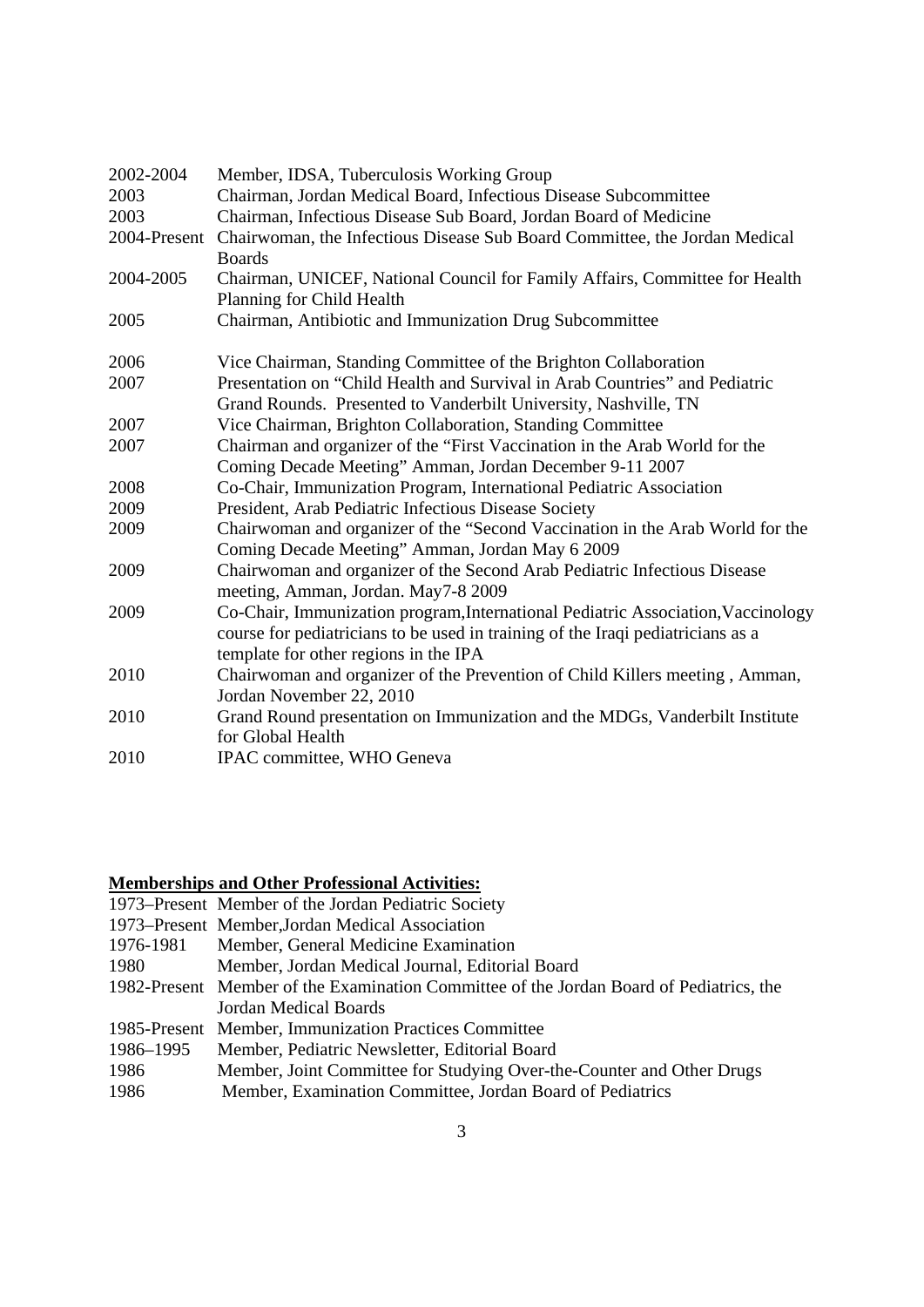|              | 1990-Present Member, Infectious Disease Society of America                |
|--------------|---------------------------------------------------------------------------|
| 1991-1997    | Member, Editorial Board, Pediatric Arab World                             |
|              | 1992- Present Member, Editorial Board, British Medical Journal            |
| 1992-1998    | Member, Infectious Disease Society of America                             |
| 1993-2001    | Member, Journal of the Royal Medical Services                             |
|              | <b>Editorial Board</b>                                                    |
| 1994         | Member, Examination Committee, Arab Board of Pediatrics                   |
| 1994-1999    | Member, Society of Healthcare Epidemiology of America                     |
| 1996-Present | Member, Outbreak Investigations Committee                                 |
| 1996         | Member, Team for Evaluation of the Control of Diarrhoeal Diseases Program |
| 1997-1998    | Member, Jordan Medical Journal, Editorial Board                           |
| 1997-Present | Member, National Central AIDS Committee                                   |
| 1998-2000    | Member, Journal of the American Medical Association, Arab World           |
|              | <b>Editorial Board</b>                                                    |
| 1998-2002    | Member, IDSA International Affairs Committee                              |
| 1998-2002    | Member, IDSA Tuberculosis Committee                                       |
|              | 1998–Present Member, Subcommittee for Treatment of Patients with AIDS     |
| 1998-2002    | Member, Jordan Medical Journal, Advisory Board                            |
| 2001-Present | Member, Abdul Hamid Shuman Prize Scientific Committee                     |
| 2001         | Member, Brighton Collaboration                                            |
| 2001         | Member, HHE Group                                                         |
| 2001         | Member, Aseptic Meningitis Group                                          |
| 2001         | Member, Rash Group                                                        |
| 2001         | Member, Encephalitis Group                                                |
| 2001         | Member, Neonatal immunization Group                                       |
| 2001         | Member, GuillianBarre Group                                               |
| 2004-2010    | Member, Standing Committee, International Pediatric Association           |
| 2004-2006    | Member, Nosocomial Infections Committee                                   |
| 2004-2005    | Member, MENA Vaccine Preventable Diseases Advisory Group                  |
| 2004-2008    | Member, International Pediatric Academic Chairs Association               |
| 2005-Present | Member, Society of Healthcare Epidemiology of America                     |
| 2005-2007    | Member, Avian Flu Treatment Committee, MOH                                |
| 2005-Present | Member, Advisory Board, Network for Support in Immunization (NESI)        |
| 2009         | Member, IPALA, International Pediatric Academic Leaders Association       |
| 2009         | Member, PACE                                                              |

Special Awards or Recognition for Professional Activities:

- 1964 High Distinction in the Sciences, the American University of Beirut, Beirut, Lebanon
- 1968 Distinction in medicine, The American University of Beirut, Beirut, Lebanon
- 1984 Abdul Hamid Schuman Award for Young Arab Scientists
- 1985 Queen Noor Award for women in the sciences
- 2007 Distinguished Academic Award for Women Academicians, Jordan University
- 2008 Distinguished Academic Medicine Award, Jordan Medical Association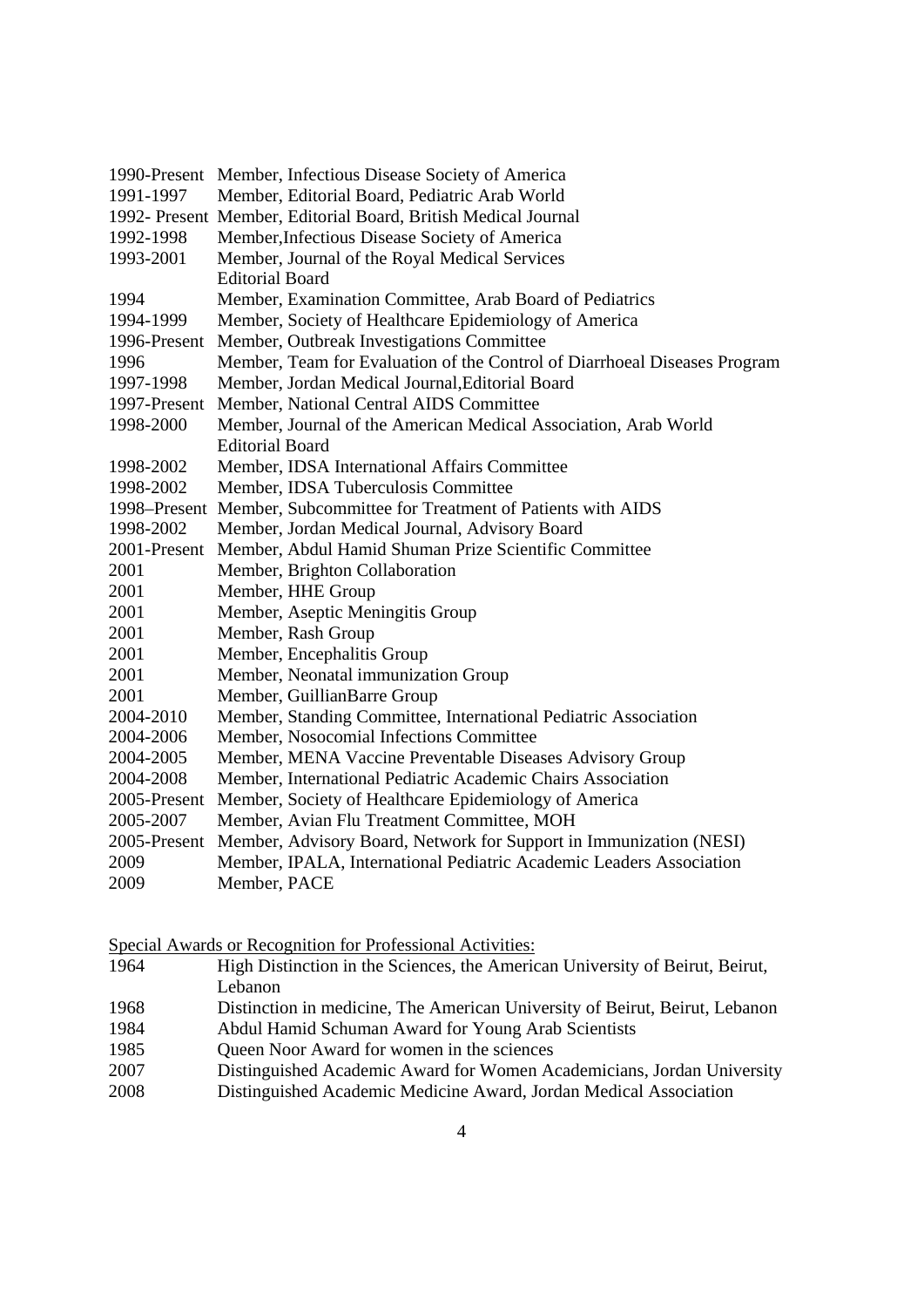## **Community and Other Significant Activities:**

| 1996      | Country Representative to President's Meetings between The US National          |
|-----------|---------------------------------------------------------------------------------|
|           | Academy of Science, Palestine Academy of Science and the Higher CI for          |
|           | Science and Technology on Micronutrient Deficiencies and Telemedicine           |
| 1998-2000 | Center for Disease Control, Evaluation of Processes and Indicators in Infection |
|           | Control (EPIC) Study                                                            |
| 2004      | Joint Subcommittee with Physicians for Human Rights                             |
| 2004      | WHO Temporary Expert Advisor on Immunization, Cairo                             |
| 2008      | WHO Temporary Expert Advisor for Evaluation of IMCI                             |
| 2009      | Preparedness Plan for the Swine Influenza                                       |
| 2009      | Clinical Management Committee for Swine Influenza                               |

## **Funded Research Program:**

"Nosocomial infections at the Jordan University Hospital" Role: Principal Investigator 1993-2002 \$20,000 Higher Council for Science and Technology (Jordan University Hospital)

"Viral respiratory agents in Jordan a pilot study in Al Basheer and JordanUniversity/VanderbiltUniversity" Role: Co –Investigator 2007-2008 \$12,000 Agency: Vanderbilt University Host Institution: Jordan University/Vanderbilt University

"Vitamin D and respiratory infection severity" (USB) Role: Co- Investigator 2009-2012 \$1,000,000.00 Host Institution: Jordan University Hospital/Vanderbilt University

Agency PATH Project Title: Feasibility and acceptability of introducing HPV vaccine in Jordan

## **Publications (in press not listed):**

- 1. Al Khalidi USA, Aftimos D, Musharafieh, S., and Khuri, N. A method for the determination of plasma guanase on fingertip blood. ClinicaChemicaActa. 29:381 – 384, 1970.
- 2. Elliot D., Thomas, GH.,Condron, C.J., Khuri, N., and Richardson F. C Group Chromosome abnormality (10p). Am. J. Dis. Child. 119:72 – 73, 1970.
- 3. Khuri-Bulos, N., McIntosh, K., and Ehret, J. Bacteroides brain abscess treated with clindamycin. Am. J. Dis. Child. 126:96-98, 1973.
- 4. Khuri-Bulos, N. Meningococcal Meningitis following rifampin prophylaxis. Am.J.Dis.Child. 126:689-91, 1973.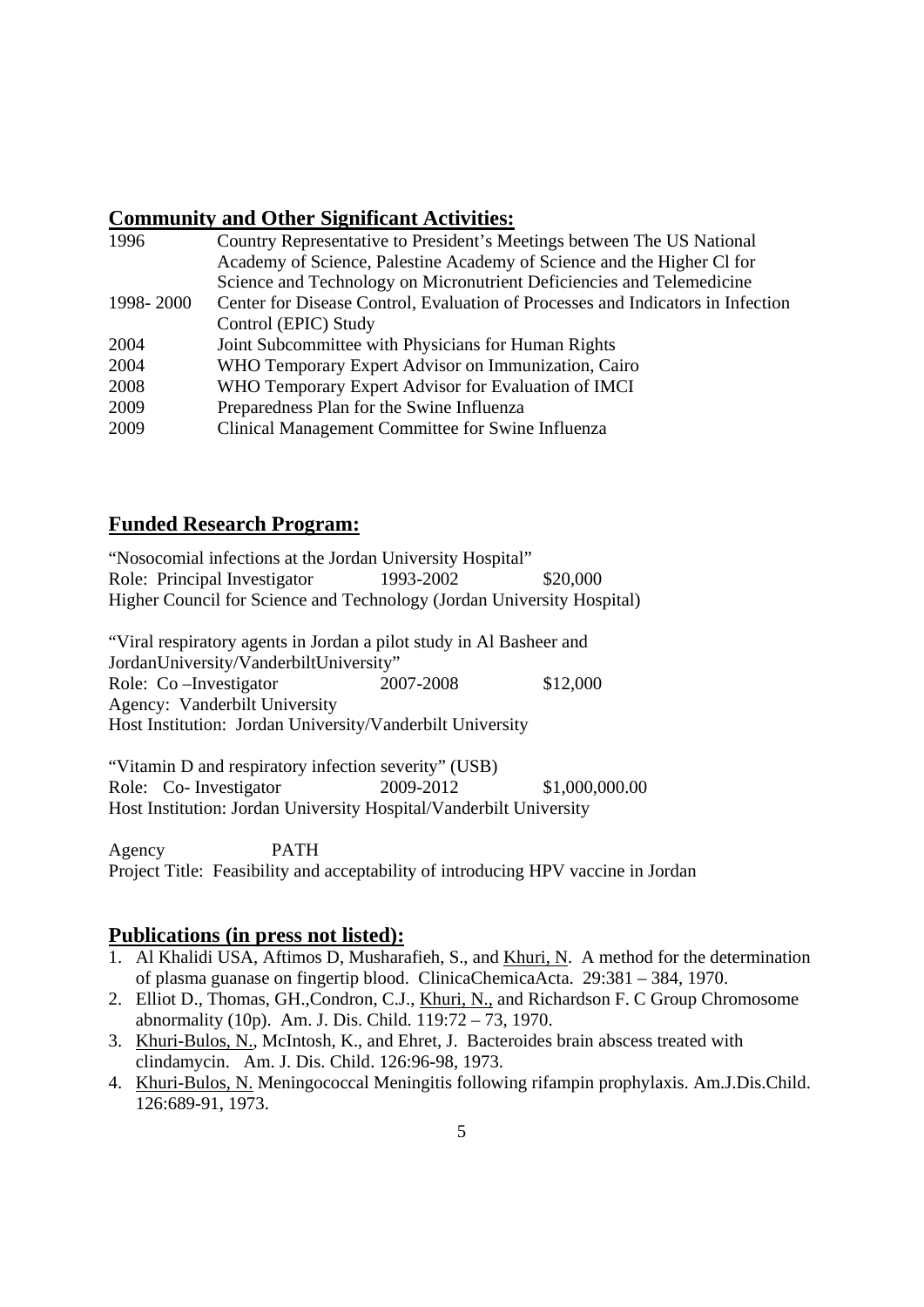- 5. Khuri-Bulos, N. and McIntosh, K. Neonatal Hemophilus influenza infections- report of eight cases and review of the literature. Am. Dis. J. Child. 129:57-60, 1975.
- 6. Khuri-Bulos, N. Two years experience with measles at the Jordan University Hospital 1977- 78. Journal of tropical medicine and hygiene. VII:15-23, 1980.
- 7. Khuri-Bulos, N. and Hamed, H. Gastroenteritis in Jordan. A reappraisal of currently used diagnostic and therapeutic maneuvers. Jordan Medical Journal. 14:43-53, 1980.
- 8. Khuri-Bulos, N. and Massimi, M. Hypernatremic dehydration. Jordan Medical Journal. 14:103-104, 1980.
- 9. Khuri-Bulos, N. Pneumococcal septicemia and meningitis in an Arab boy with sickle cell disease. Jordan Medical Journal. 15:89-93, 1981.
- 10. Abu-Khalaf, M., Tarawneh, M., Abu Khalaf, M., and Khuri-Bulos, N. Chronic intussusceptions in children. Jordan Medical Journal. 15:23-30. 1981.
- 11. Khuri-Bulos, N. Enteric fevers in children- the importance of age in the varying clinical picture. Clinical Pediatrics. 20:448-452,1981.
- 12. Khuri-Bulos, N., Melnick, J., Hatch, M., and Dawod, S. The paralytic poliomyelitis epidemic of 1978 in Jordan: Epidemiological implications. Bulletin WHO. 62:83-88, 1984.
- 13. Al-Maani, W., Khammash, H., Karmi, M., and Khuri-Bulos, N.Intracranial abscess. Jordan Medical Journal. 19:41-50, 1985.
- 14. Abu Khalaf, M., Tuqan, A., and Khuri-Bulos, N. Spontaneous transverse mesocolic Hernia. Jordan Medical Journal. 20:111-118, 1986.
- 15. Khuri-Bulos, N. and Qudah, A.K. The importance of cholera in pediatric diarrhea in epidemics. Jordan Medical Journal. 21:27-32, 1987.
- 16. Khuri-Bulos, N. and Zyod, M. The significance of the first Widal test in the diagnosis of enteric fever. Jordan Medical Journal. 21:167-172, 1987.
- 17. Khuri-Bulos, N., Hamzeh, Y., Sameraeii, S., Shehabi, A., Hamed, R., Arnaout, M., Turk J., and Qubain, H. The changing epidemiology of diphtheria in Jordan. Bulletin WHO. 66:65 – 68, 1988.
- 18. Khuri-Bulos, N.Hyeprnatremic dehydration- analysis of risk factors. Jordan Medical Journal.  $22:43 - 53, 1988.$
- 19. Khuri-Bulos, N., Daoud, A., and Azab, S. Treatment of childhood brucellosis; results of a prospective trial on 113 children. Pediatric Infectious Disease Journal. 12:377-381, 1993.
- 20. Khuri-Bulos, N., Abu Khalaf, M., Shehabi, A., Shami, K. Foodhandler associated salmonella outbreak in university hospital despite routine surveillance cultures of kitchen employees. Infection Control and Hospital Epidemiology. 15:311-314, 1994.
- 21. Khuri-Bulos, N., Qubain, H., Kharabsheh, S. Impact of oral rehydration therapy on gastroenteritis morbidity and mortality in Jordan. Jordan Medical Journal, 28:119-200, 1994.
- 22. Khuri-Bulos, N. Measles in Jordan; a prototype of the problems with measles in developing countries. Pediatric Infectious Disease Journal. 14:22-26, 1995.
- 23. Madanat, F., Arnaout, M., Haddadin, I., Khreisat, A., and Khuri-Bulos, N. Prevalence of Hepatitis B infection in a childhood cancer population in Jordan. International Journal of Pediatric Hematology Oncology 2:419-421, 1995.
- 24. Khuri-Bulos, N., Tuqan, A., Mahafzah, A., et al. Epidemiology of needle stick and sharp injuries at a university hospital in a developing country; a three-year prospective study at the Jordan University Hospital 1993-1995. American Journal of Infection Control 25:322-329, 1997.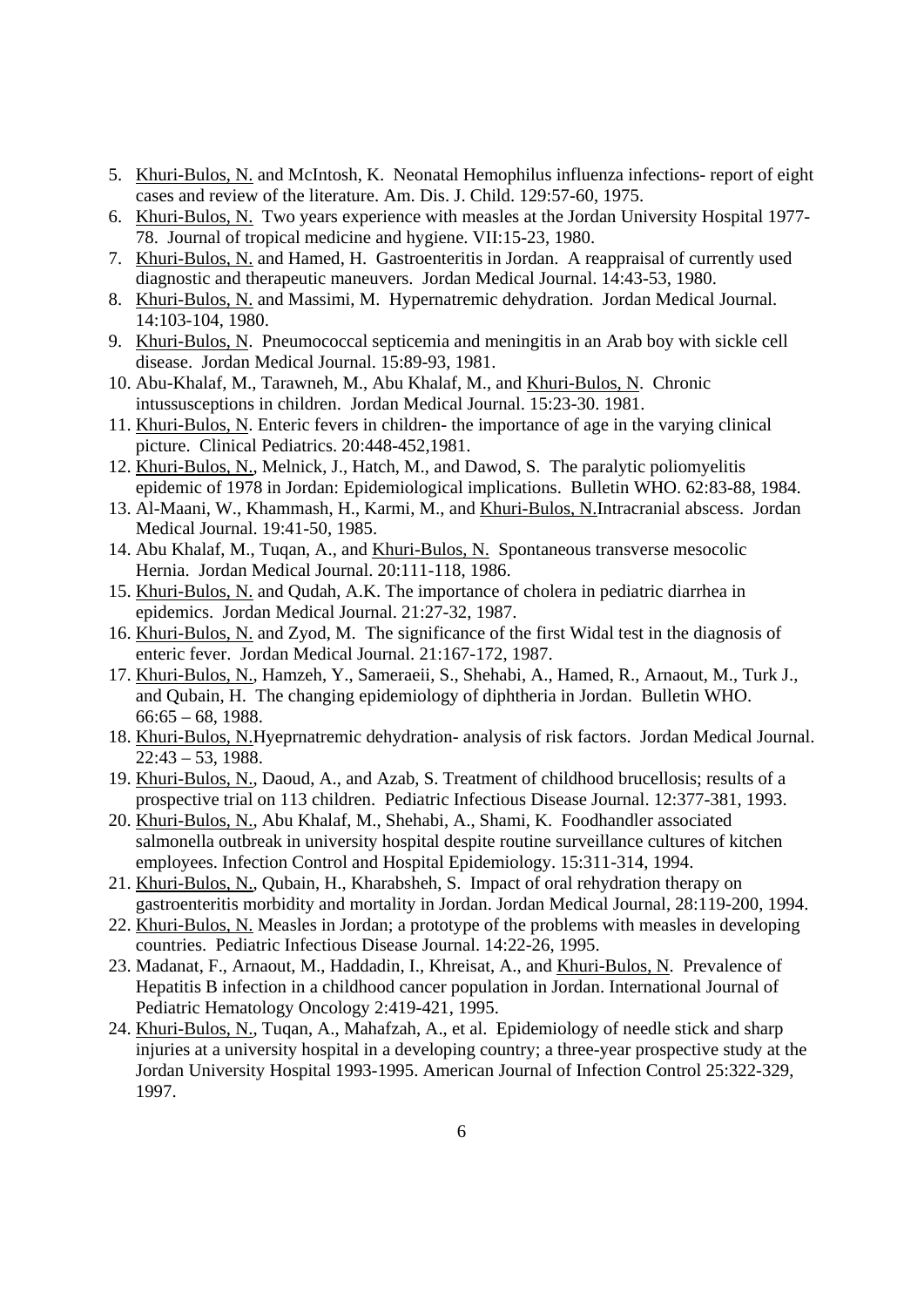- 25. Daoud A.S., Al Sheyyab, M., Al Qudah, A., Khuri-Bulos, N., El- Shanti, H. An Outbreak of poliomyelitis in Jordan, clinical observations. Indian Pediatr. 34:51-54, 1997.
- 26. Khuri-Bulos, N., Shunnaq, M., Aghabi, A., et al. Nosocomial infections at the intensive care units in a developing country: comparison with NNIS ICU rates. AJIC.27:547-52, 1999.
- 27. Majeed, H.A.,Rawashdeh, M., EL-Shanti, H., Qubain, H., Khuri-Bulos, N., and Shahin, H.M. Familial Mediterranean fever in children: the expanded clinical profile. Q J Med 92:309-318, 1999.
- 28. Kharabsheh, S., Al Toum, H., Clements, J., Abbas, A., Khuri-Bulos, N.,Belbesi,A., Gaafar, T., and Dellepiane N. Mass psychogenic illness following tetanus- diphtheria
- Toxoid vaccination in Jordan. Bull World Health Organ. 79:764-770, 2001.
- 29. Shehabi, A.A.,Khuri-Bulos, N., and Hajjaj, K.G. Characterization of diarrhoeagenic Escherichia coli isolates in Jordanian children. Scand J Infect Dis. 35(6-7):368-372, 2003.
- 30. Shehabi, A., Khuri-Bulos, N., and Hajjaj, K.G. Characterization of Diarrhoeagenic Escherichia coli isolates in Jordanian children. Scandinavian Journal of Infectious Diseases.35:368-371. 2003.
- 31. Shehabi, A., Abu Al Soud, W., Mahafzah, A., Khuri-Bulos, N., Abu Khader, I., Ouis, I.S., and Wadstrom, T. Investigation of BurkholderiacepaciaNosocomialOutbeak with high fatality in Patients suffering from disease other than Cystic Fibrosis.Scand J Infect. Dis. 36:174-178, 2004.
- 31. Bonhoeffer, J., Gold, M.S.,Heijbel, H., Vermeer, P., Blumberg, D., Braun, M., de Souza-Brito, G., Davis, R.L., Halperin.S., Heininger, U., Khuri-Bulos, N., Menkes, J., Nokleby, H; Hypotonic-Hyporesponsive Episode (HHE) as an adverse event following immunization: case definition and guidelines for data collection, analysis, and presentation. Vaccine. 22:563-71, 2004.
- 32. Khuri-Bulos, N. Polio eradication-rethinking the endpoint of the end game. Lancet Infect Dis. 4(5):262-3, May 2004.
- 34. Khuri-Bulos, N., Najwa, Al Khatib, Mohammad. Importance of rotavirus as a cause of gastroenteritis in Jordan: A hospital based study. Scandinavian Journal of Infectious Diseases, Vol.38, No.8:639-644, 2006.
- 35. Khuri-Bulos, N., To Dream the Impossible Dream- Polio Virus eradication. Asian Journal of Pediatric Practice. 9:1-4: 2006.
- 36. Tapiainen T., Prevots, R., Izurieta, H.S., Abramson, J., Bilynsky, R., Bonhoeffer, J., Bonnet, M.C., Center, K., Galama, J., Gillard, P., Griot, M., Hartmann, K., Heininger, U., Hudson, M., Koller, A., Khetsuriani, N., Khuri-Bulos, N., Marcy, S.M., Matulionyte, R., Schondorf, I., Sejvar, J., Steele, R., The Brighton Collaboration Aseptic Meningitis Working Group. Aseptic meningitis: Case definition and guidelines for collection, analysis and presentation of immunization safety data.Vaccine. 25(31):5793-802. August 2007.
- 37. Sejvar, J.J., Kohl, K.S., Bilynsky, R., Blumberg, D., Cvetkovich, T., Galama, J., Gidudu, J., Katikaneni, L., Khuri-Bulos, N., Oleske, J., Tapiainen, T., Wiznitzer, M., The Brighton Collaboration Encephalitis Working Group.Encephalitis, myelitis, and acute disseminated encephalomyelitis (ADEM): Case definitions and guidelines for collection, analysis, and presentation of immunization safety data. Vaccine. 1:25(31):5771-92. August 2007.
- 38. Beigel, J., Kohl, K.S.,Brinley, F., Graham, P.L., Khuri-Bulos, N., Larussa, P.S., Nell, P., Norton, S., Stoltman, G., Tebaa, A., Warschaw, K., The Brighton Collaboration Vaccinia Virus Vaccine Adverse Event Working Group for Generalized Vaccinia.Generalized vaccinia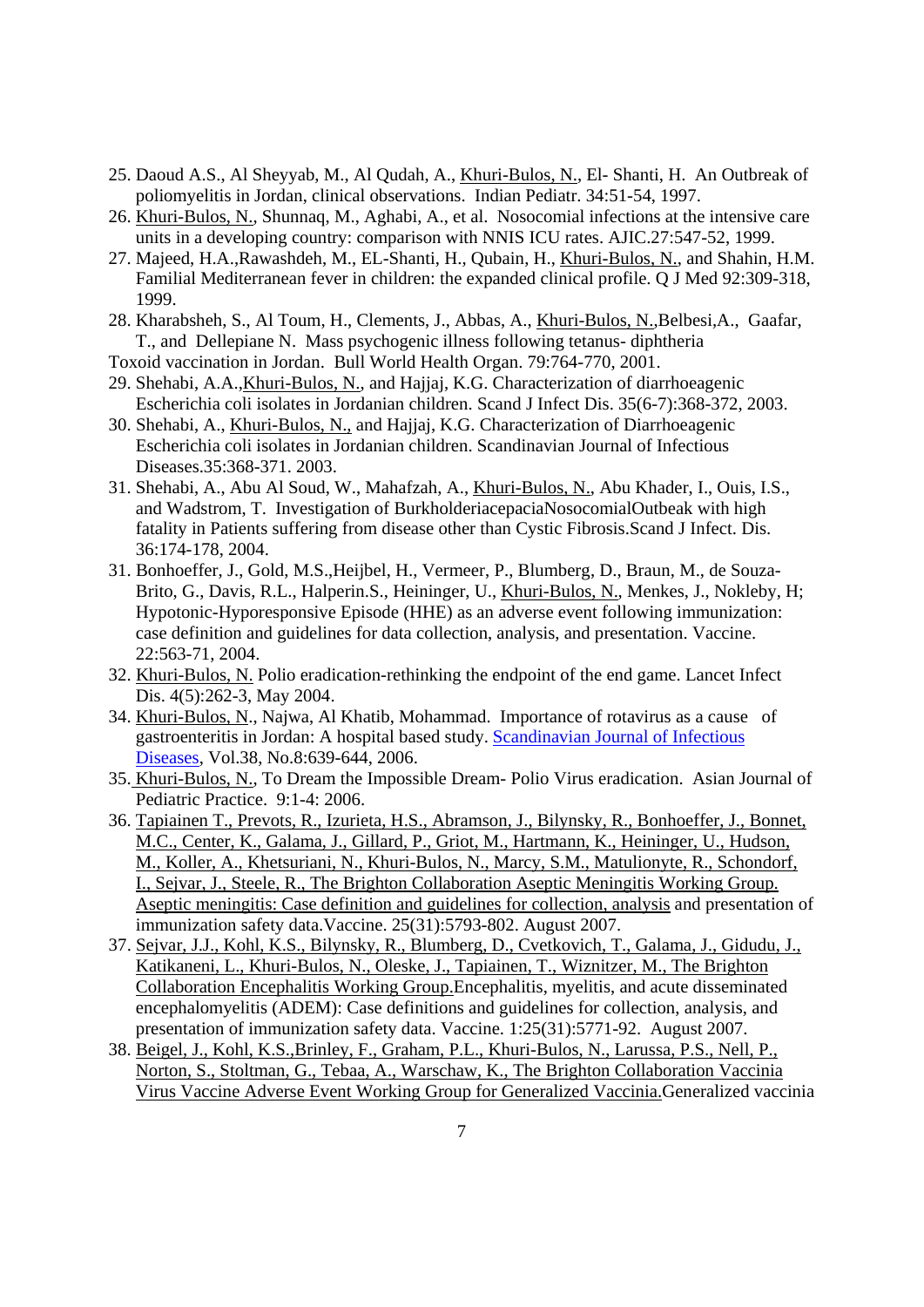as an adverse event following exposure to vaccinia virus: Case definition and guidelines for data collection, analysis, and presentation of immunization safety data. Vaccine. 1:25(31):5745-53.August 2007.

- 39. Beigel, J., Kohl, K.S., Khuri-Bulos, N., Bravo, L., Nell, P., Marcy, S.M., Warschaw, K., Ong-Lim, A., Poerschke, G., Weston, W., Lindstrom, J.A., Stoltman, G., Maurer, T., The Brighton Collaboration Rash Working Group.Rash including mucosal involvement: Case definition and guidelines for collection, analysis, and presentation of immunization safety data. Vaccine. 1:25(31):5697-706. Epub 2007 August 2007.
- 40. Badran EF, Al Baramki JH, Al Shamayleh A, Shehabi A and Khuri-Bulos N.Epidemiology and clinical outcome of candidaemia among Jordanian newborns over a 10-year period.Scand J Infect Dis. 2008;40(2):139-44.
- 41. Bakri F, Martel C, Khuri-Bulos N, Mahafzah A, El-Khateeb MS, Al Wahadneh AM, Hayajneh WA, Hamamy HA, Maquet E, Molin M, Stasia MJ.First Report of Clinical, Functional, and Molecular Investigation of Chronic Granulomatous Disease in Nine Jordanian Families.JClinImmunol.2008 Sep 5.
- 42. Miller EK, Khuri-Bulos N, Williams JV, Shehabi AA, Faouri S, Al Jundi I, Chen Q, Heil L, Mohamed Y, Morin LL, Ali A, Halasa NB. Human rhinovirus C associated with wheezing in hospitalised children in the Middle East. J ClinVirol. 2009 Sep;46(1):85-9. Epub 2009 Jul 5.
- 43. Bonhoeffer J, Bentsi-Enchill A, Chen RT, Fisher MC, Gold MS, Hartman K, Heininger U, Hoet B, Jefferson T, Khuri-Bulos N, Kohl K, Marcy SM, Nalin D, Pless R, Sanabria-Rojas H, Sleeman K, Wise R; Brighton Collaboration Methods Working Group. Guidelines for collection, analysis and presentation of vaccine safety data in

 surveillance systems. Vaccine. 2009 Apr 6;27(16):2289-97. Epub 2008 Dec 4. PMID: 19061929 [PubMed - indexed for MEDLINE]

- 44.Bonhoeffer J, Bentsi-Enchill A, Chen RT, Fisher MC, Gold MS, Hartman K, Heininger U, Hoet B, Jefferson T, Khuri-Bulos N, Kohl KS, Marcy SM, Nalin D, Pless R, Sanabria-Rojas H, Sleeman K, Wise R; Brighton Collaboration Methods Working Group. Guidlelines for collection, analysis and presentation of vaccine safety data in pre and post licensure clinical studies. Vaccine. 2009 Apr 6;27(16):2282-8. Epub 2008 Dec 3. PMID: 19056451 [PubMed - indexed for MEDLINE]
- 45. Bakri FG, Martel C, Khuri-Bulos N, Mahafzah A, El-Khateeb MS, Al-Wahadneh AM, Hayajneh WA, Hamamy HA, Maquet E, Molin M, Stasia MJ. First report of clinical, functional, and molecular investigation of chronic granulomatous disease in nine Jordanian families. J Clin Immunol. 2009 Mar;29(2):215-30. Epub 2008 Sep 5. PMID: 18773283 [PubMed - indexed for MEDLINE].
- 46. Miller EK, Khuri-Bulos N, Williams JV, Shehabi AA, Faouri S, Al Jundi I, Chen Q, Heil L, Mohamed Y, Morin LL, Ali A, Halasa NB. Human rhinovirus C associated with wheezing in hospitalised children in the Middle East. J Clin Virol. 2009 Sep;46(1):85-9. Epub 2009 Jul 5. PMID: 19581125 [PubMed - indexed for MEDLINE].
- 47. Klugman KP; PACE (Pneumococcal Advisory Council of Experts), Garau J; ESCMID (European Society of Clinical Microbiology and Infection). A preventable killer: Pneumonia. Clin Microbiol Infect. 2009 Nov;15(11):989-90. PMID: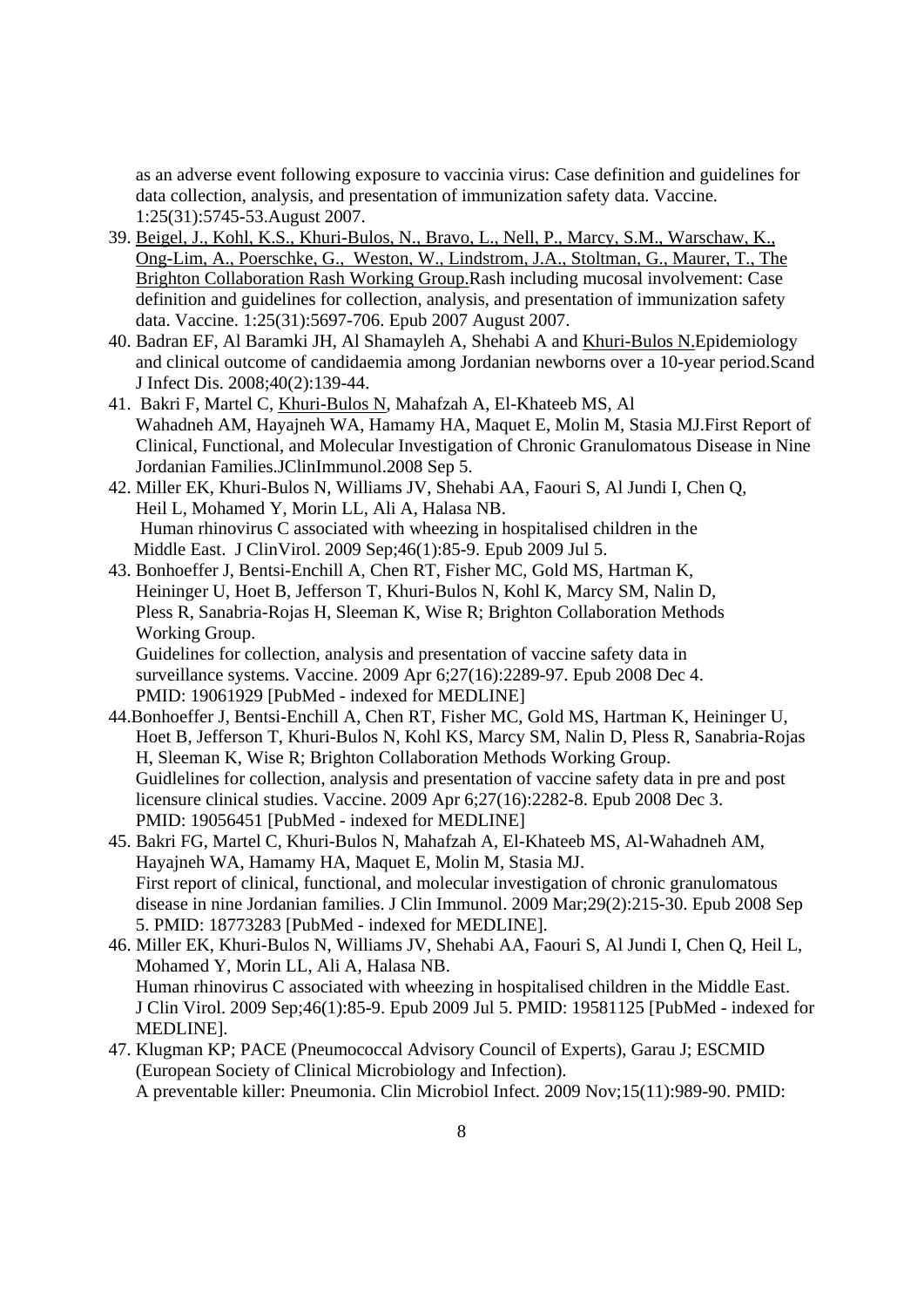19874383 [PubMed - indexed for MEDLINE].

- 48. Khuri-Bulos N, Williams JV, Shehabi AA, Faouri S, Al Jundi E, Abushariah O, Chen Q, Ali SA, Vermund S, Halasa NB. Burden of respiratory syncytial virus in hospitalized infants and young children in Amman, Jordan. Scand J Infect Dis. 2010 May;42(5):368-74. PMID: 20100116 [PubMed - indexed for MEDLINE].
- 49. Rosenthal VD, Maki DG, Jamulitrat S, Medeiros EA, Todi SK, Gomez DY, Leblebicioglu H, Abu Khader I, Miranda Novales MG, Berba R, Ramírez Wong FM, Barkat A, Pino OR, Dueñas L, Mitrev Z, Bijie H, Gurskis V, Kanj SS, Mapp T, Hidalgo RF, Ben Jaballah N, Raka L, Gikas A, Ahmed A, Thu le TA, Guzmán Siritt ME; INICC Members. International Nosocomial Infection Control Consortium (INICC) report, data summary for 2003-2008, issued June 2009. Am J Infect Control. 2010 Mar;38(2):95-104.e2. PMID: 20176284 [PubMed - indexed for MEDLINE].
- 50. Ali SA, Williams JV, Chen Q, Faori S, Shehabi A, Jundi EA, Khuri-Bulos N, Halasa N. Human metapneumovirus in hospitalized children in Amman, Jordan. J Med Virol. 2010 May;82(6):1012-6. PMID: 20419816 [PubMed - indexed for MEDLINE].
- 51. Sejvar JJ, Kohl KS, Gidudu J, Amato A, Bakshi N, Baxter R, Burwen DR, Cornblath DR, Cleerbout J, Edwards KM, Heininger U, Hughes R, Khuri-Bulos N, Korinthenberg R, Law BJ, Munro U, Maltezou HC, Nell P, Oleske J, Sparks R, Velentgas P, Vermeer P, Wiznitzer M; Brighton Collaboration GBS Working Group. Guillain-Barré syndrome and Fisher syndrome: case definitions and guidelines for collection, analysis, and presentation of immunization safety data. Vaccine. 2011 Jan 10;29(3):599-612. Epub 2010 Jun 18. PMID: 20600491 [PubMed - in process].
- 52. Dagan R, Quadros CA, Garau J, Klugman KP, Khuri-Bulos N, Levine O, Sow S, Yang Y. Marking Nov 12, 2010 - World Pneumonia Day: Where are we, where are vaccines? Hum Vaccin. 2010 Nov 1;6(11):46-49. [Epub ahead of print] PMID: 21045539 [PubMed - as supplied by publisher].
- 53. Dagan R, Bhutta ZA, de Quadros CA, Garau J, Klugman KP, Khuri-Bulos N, Levine O, Saha SK, Sow S, Were F, Yang Y. The Remaining Challenge of Pneumonia: The Leading Killer of Children. Pediatr Infect Dis J. 2010 Nov 11. [Epub ahead of print] PMID: 21076365 [PubMed - as supplied by publisher].

54. Gidudu J, Sack DA, Pina M, Hudson MJ, Kohl KS, Bishop P, Chatterjee A, Chiappini E, Compingbutra A, da Costa C, Fernandopulle R, Fischer TK, Haber P, Masana W, de Menezes MR, Kang G, Khuri-Bulos N, Killion LA, Nair C, Poerschke G, Rath B, Salazar-Lindo E, Setse R, Wenger P, Wong VC, Zaman K; Brighton Collaboration Diarrhea Working Group. Diarrhea: case definition and guidelines for collection, analysis, and presentation of

immunization safety data. Vaccine. 2011 Jan 29;29(5):1053-71. Epub 2010 Dec 3. PMID: 21130754 [PubMed - in process].

55. Al-Lawama M, Badran E, Khuri-Bulos N. Intrauterine transmission of H1N1 disease: a theory that needs evidence!. J Matern Fetal Neonatal Med. 2011 Feb 15. [Epub ahead of print] PMID: 21322748 [PubMed - as supplied by publisher].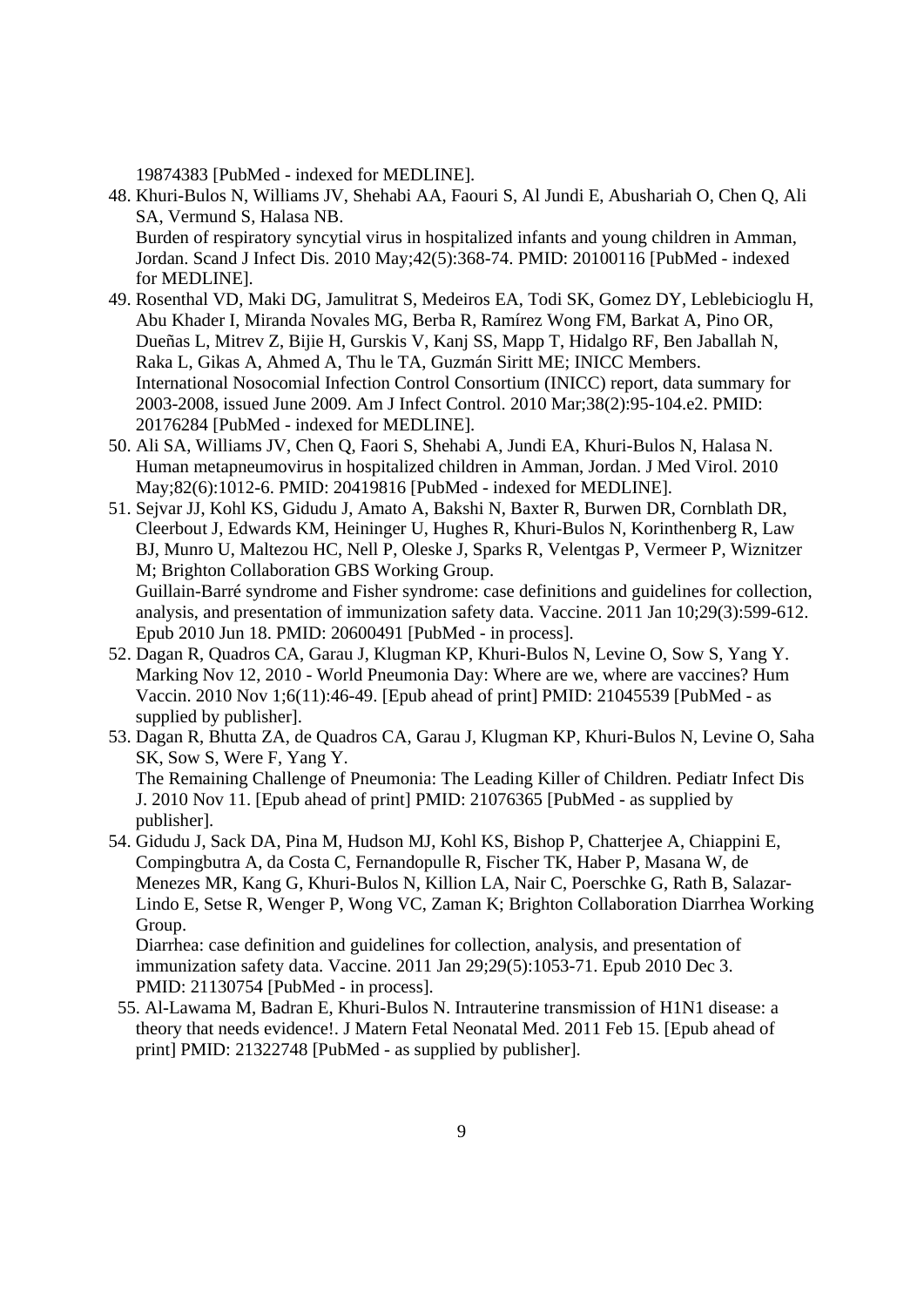## **Manuscripts in Preparation**:

- 1. Antibiotic Usage in the University Hospital of a Developing Country
- 2. Ten Year Experience with A Needle Stick Program in a Developing Country, Need for Organized Prevention.
- 3. BSI in the Intensive Care Units at the Jordan University Hospital. Influence of Environmental and Personnel Changes on Infection Rates
- 4. Parents Concern About Vaccine Adverse Events in Jordan
- 5. Hepatitis a in Jordan, an Underestimated Problem

## **Abstracts:**

- 1. Khuri-Bulos, N. and Krause P. Examination of children awaiting adoptions. New. Engl. J. Med.1972; 286:672c.
- 2. Khuri-Bulos, N. AmpicillinVs.chloramphenicol in H flu b meningitis -a reappraisal of past experience in 74 patients. Pediatric Research - 376\148, 1973.
- 3. Khuri-Bulos, N.. Efficacy of intramuscular chloramphenicol in the treatment of H influenzae meningitis. J. Pediatrics 1972; 81: 416 - 417c.
- 4. Khuri-Bulos, N..Hemophilusinfluenzae septicemia in the newborn. Am. J. Dis. Child. 1981; 799-800C.
- 5. Khuri-Bulos, N., Ektaish F: Paraplegia following intrathecal chemotherapy. Proceedings of the 13th international congress of chemotherapy. Vienna, August 28th to Sept 2nd. Part 277 Ps. 12.1.2-3 pp. 277/31-33. 1983.
- 6. Khuri-Bulos, N..Measles in Jordan. Presented to the Jordan Medical Conference, Amman, Jordan 1984
- 7. Khuri-Bulos, N., Liddle Syndrome in two Jordanian children. Presented to the Jordan Medical Conference, Amman, Jordan 1984
- 8.Khuri-Bulos, N.. Gastroenteritis at the Jordan University Hospital. Presented to the Jordan Medical Conference, Amman, Jordan 1984
- 9. Khuri-Bulos, N., AH, Azab SM. Treatment of Brucellosis with Rifampicin and Sulfa-Trimethoprim. Abstracts of the 28th. Interscience Conference on Antimicrobial Agents and Chemotherapy (ICAAC). OCT. 1988 [ABSTRACT # 933] P 275.
- 10. Khuri-Bulos, N., Abu Khalaf M, Shehabi A, Shami, Ismael, Adham M. Salmonella outbreak in the Jordan University Hospital. Abstracts of the 6th Pan Arab Medical Congress and the 7th Jordanian Medical Congress. Amman, May 23-25 1990, Abstracts #16.
- 11. Khuri-Bulos, N., Shaker K. Relapse of Brucellosis following Ofloxacin therapy. The 26th Pan Arab Medical Congress and the 7th Jordanian Medical Congress. Amman, Jordan May 23-25 1990, Abstract #. 22.
- 12. Khuri-Bulos, N., Abu Khalaf M, Shehabi A, Shami K. Foodhandler associated salmonella outbreak in a university hospital despite routine surveillance culture of kitchen personnel. Presented to the 3rd SHEA conference Chicago April 1993. Abstract # M22.
- 13. Khuri-Bulos, N., Pattern of needlestick and sharp injuries (NS/SI) at the Jordan University Hospital. The 8th annual scientific day of faculty of medicine. Irbid- Jordan. April 26, 1994. Published in the conference abstracts.
- 14. Khuri-Bulos, N., Immunizations old and new (Part I), The Pediatric Bulletin. Issue 15,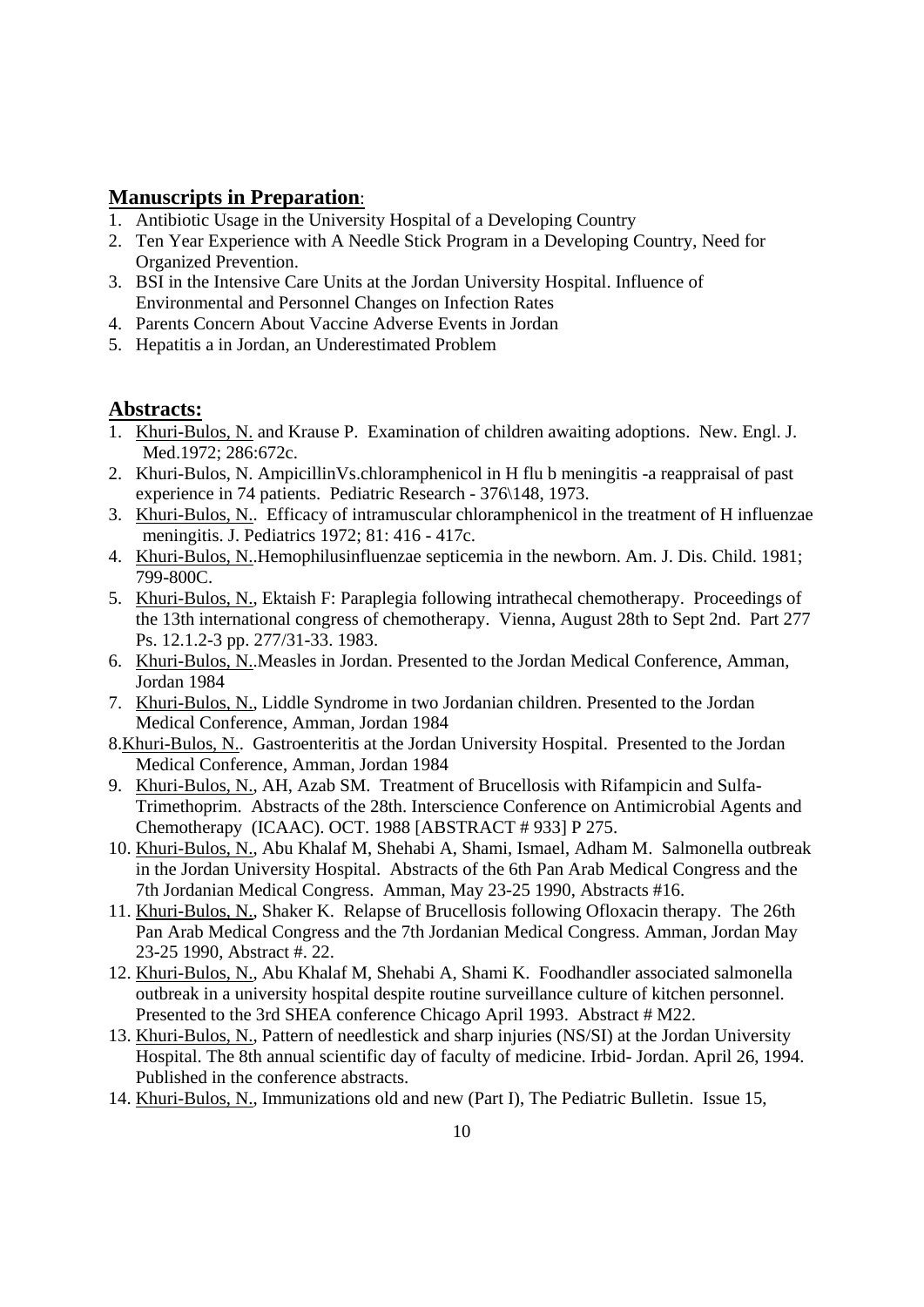Volume 4, Number 3, July, Aug Sept. 1992.

- 15. Khuri-Bulos, N. Focus of Poliomyelitis. The Pediatric Bulletin, Issue 13, Volume 4 number 1. Jan-Feb-March 1992.
- 16. Khuri-Bulos, N., Summary of the 31sr ICAAC Sept 29-Oct 2 1991, Vol. 3, issue 12 Pediatric newsletter Oct, Nov, Dec 1991.
- 17. Khuri-Bulos, N., Khamis H, Enteric Fevers in Children less than two years of age. Presented to the 5th Pan Arab Conference on Pediatrics. Amman, April 12-14 Pediatrics Arab World. 1995. Published in the conference abstracts.
- 18. Khuri-Bulos, N., Polio Antibodies in Jordanian Children, Implication for Polio Control in the light the 1991-1992 Outbreak in Jordan. 14th Scientific Day of the Jordan University Medical School, June 29, 1994 Amman Jordan. (Published in the Conference Abstracts).
- 19. Khuri-Bulos, N., Topical Subject, HemophilusInfluenzae Vaccine Infections. Pediatric Newsletter, 1987; 1: (4).
- 20. Khuri-Bulos, N., Topical Subject, News Briefs. Pediatric Newsletter 1987; 1: (3).
- 21. Khuri-Bulos, N..Erythemainfectiosum and parvovirus B 19 infection. Pediatric Newsletter, 11th issue Volume 3 Nov 1990.
- 22. Madanat F, Khuri-Bulos, N.. Hepatitis B virus infection in cancer patients. Presented at the international conference of Pediatric Oncology. Sept 30-Oct 2 1993 Chicago, USA.
- 23. Khuri-Bulos, N., Saliba E. Visceral Leishmaniansis in an indigenous Arab child. Presented to the 3rd conference on zoonosis. Published in the conference abstracts. November 8-10 1993, Amman, Jordan.
- 24. Khuri-Bulos, N.. Recent advances in infectious diseases. Pediatric Alert. December 6:18,1993.
- 25. Khuri-Bulos, N.. Update on bacterial vaccines. The 5th conference of the union of the Arab Pediatric Societies and the 5th conference of the Jordan Pediatric Society in association with the Jordan University. April 12 - 14, 1995 Amman Jordan.
- 26. Khuri-Bulos, N.. Brucellosis in Jordan. The 5th conference of the Union of the Arab Pediatric Societies and the 5th conference of the Jordan Pediatric Society in association with the Jordan University. April 12-14, 1995. Amman Jordan.
- 27. Khuri-Bulos, N..Cryptosporidial GE at the Jordan University Hospital. The 5th conference of the Union of the Arab Pediatric Societies and the 5th conference of the Jordan Pediatric Society in association with the Jordan University. April 12-14, 1995. Amman Jordan.
- 28. Khuri-Bulos, N..Madanat F and Daoud MA. Cryptosporidial GE at the Jordan University Hospital. Pediatrics (Arab World) 95;18, 1995.
- 29. Khuri-Bulos, N., Mahafzah A, Petro W, Al-Adham M, Faori I and Abu-Khader I. Nosocomial Infections at the Jordan University Hospital (JUH): Report of Infection Rates and Comparison with NNIS rates. Abstracts of the First International Medical Congress, Royal Medical Services, Amman, May 14-17 1996. PP 16-18.
- 30. Khuri-Bulos, N., Tuqan A, Mahafzah A, Al Adham M, Faori I and Abu Khader I. A prospective three-year study of needle stick and sharp injuries at the JUH. Abstracts of the First International Medical Congress, Royal Medical Services, Amman, May 14-17 1996. PP
- 31. Khuri-Bulos, N., Lacy MD, Abu-Khader I. Antimicrobial therapy (AT) at the University Hospital of a Developing Country. In Program and Abstracts of the 36th Infectious Disease Society Meeting. Denver November 12-15 # 689 Sa.
- 32. Khuri-Bulos, N., Abu Khalaf M, Mousa et al: Adverse Events Following Mass Vaccination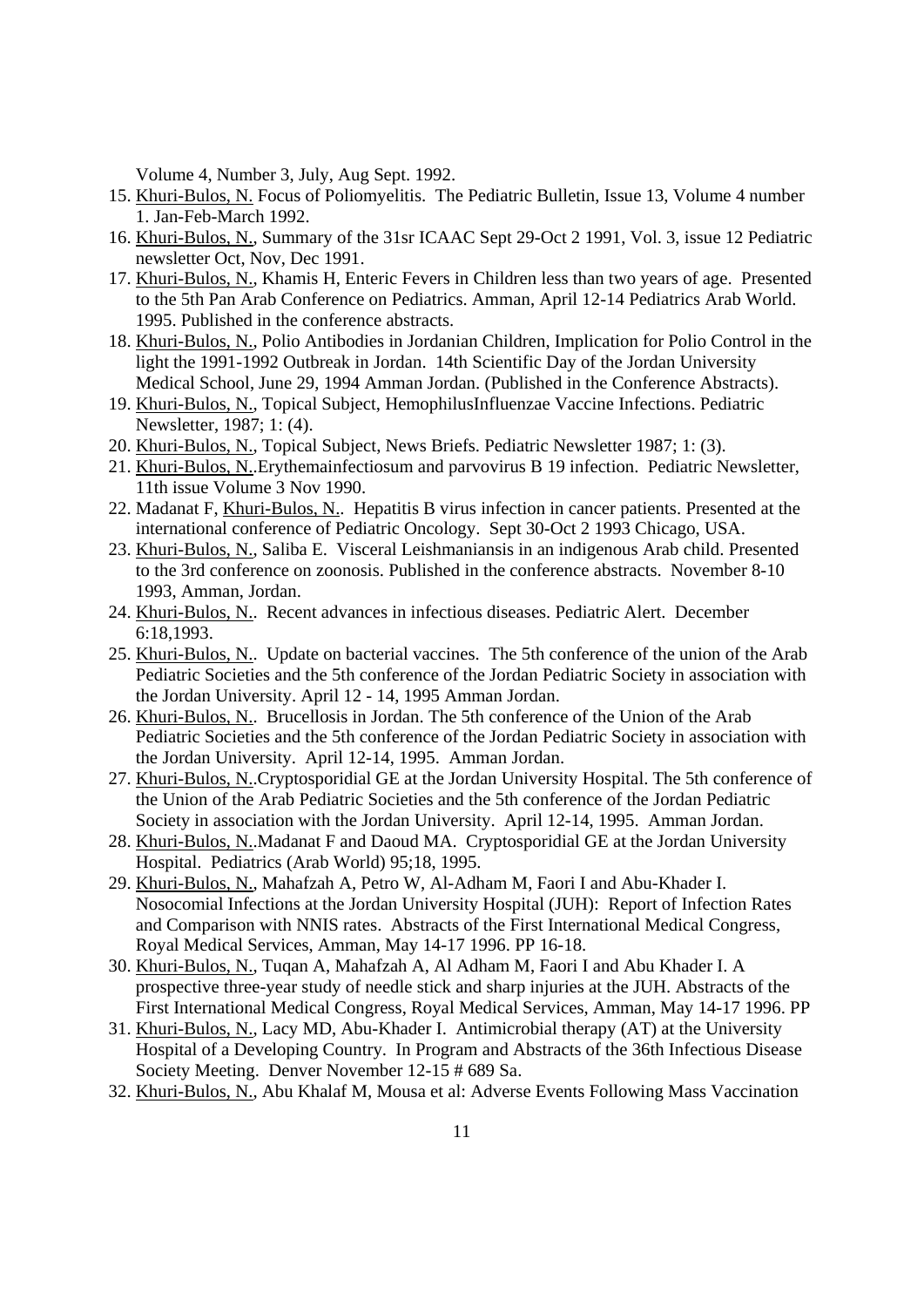with Td in Jordan, Sept 1998. Presented to the 7th Conference of the Jordan Pediatric Society in Cooperation with the Cystic Fibrosis (Mucoviscidosis) Association I.C.F.M.A. April 28-30, 1999 Amman, Jordan

- 33. Khuri-Bulos, N., Qubain H and Al-Jitawi O. Brucellosis in Children at the Jordan University Hospital (JUH) Experience with 33 Children between 1988-98. Presented to the 7th Conference of the Jordan Pediatric Society in Cooperation with the Cystic Fibrosis (Mucoviscidosis) Association ICFMA. April 28-30. 1999 Amman, Jordan.
- 34. Ayyash HA, Khuri-Bulos, N..Neurobrucellosis in Childhood: Four New Cases and a Review of the Literature. Presented to the 7th Conference of the Jordan Pediatric Society in Cooperation with the Cystic Fibrosis (Mucovscidosis) Association ICFMA. April 28-30 1999, Amman, Jordan
- 35. Khuri-Bulos, N., Assad K., Massad J, Zaghal A, Abu Khader I and Hatoog R. Blood stream infection from central venous insertion in the intensive care unit.: a prospective study at a university hospital in a developing country 1998-1999. Presented to the 4th decennial international conference on Nosocomial and healthcare-associated infections. Atlanta Georgia, March 5-9, 2000. Abstract #: P-S1-17
- 36. Khuri-BulosN, Assad K., Massad J, Zaghal A, Abu Khader I and Hatoog R. Risk of exposure to blood-borne pathogens by needle stick and sharp injuries in health care workers at the Jordan university hospital. Presented at the 4th decennial international conference on Nosocomial and health-care associated infections. Atlanta, Georgia, March 5-9 2000. Abstract #: P-S2-49.
- 37. Khuri-Bulos, N.A, Abu Khader I, Asad K, Massad J, HadidiSH.,Simreen I, Ababneh M, Zaghal A and Hatoog R. Seven-Year Experience with a Needle stick Program in Health Caseworkers in a Developing Country. Accepted to
- 28th Annual APIC Conference. Seattle Washington June 10-14 2001.
- 38 Khuri-Bulos, N., Farah N. Parents concerns about vaccine adverse events in Jordan. Pediatric Academic Societies' (PAS) Meeting Abstract #977. Baltimore Maryland May 4-7, 2002.
- 39 Khuri-Bulos N, Progress towards polio eradication, time to reconsider. Presented at the 10th conference of the Union of Arab Pediatric Societies and the 9th conference of the Jordan Pediatric Society. October 8-11, 2002 Amman, Jordan
- 40.Khuri-Bulos, N., Shehabi A, Mahafzah A and Abu Khader I: Ten year experience with a Needlestick and Sharp injury( NSSI) control program at a university hospital in a developing country. Evidence for excess health care worker risk.The Society for Healthcare Epidemiology of America 13th Annual Scientific meeting, April 5-8, 2003, ArlingtonVirginia .Abstract # 140 . Page 84.
- 39. Khuri-Bulos, N., Shehabi A and Abu KhaderI : Blood stream infections at the JUH Presented at the 7th Lebanese National Conference on Infectious Disease and Clinical Microbiology, Beirut-Lebanon 2-5 October 2003
- 40. Khuri-Bulos, N..Impact of Age Shift on Hepatitis A Infection in the Middle East.
- Presented at the GSK symposium in the AETMC, Cape Town South Africa February 7-11, 2004.
- 41. Khuri-Bulos, N., Shehabi A, Mahafzah A, Obaidat N and Abu Khader I. Trendsinnosocomial BSI at the JUH 1997-2002. Presented at the SHEA meeting in Philadelphia April 17-21 , 2004.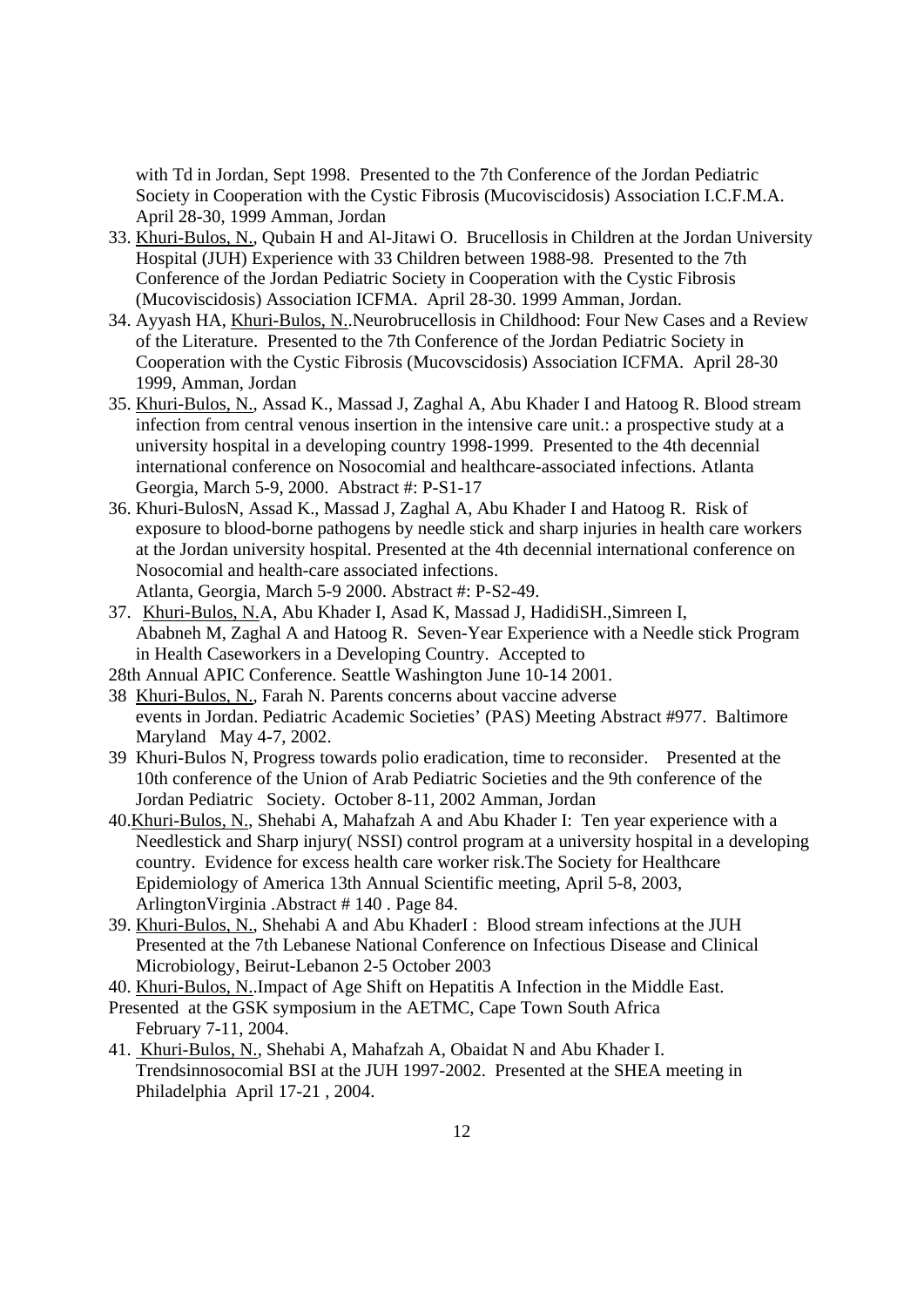- 42. Khuri-Bulos, N.. Fever of Unknown Origin. Presented to the International Pediatric Association in Cancun 2004
- 45. Khuri-Bulos, N.. The Jordan University Experience with Nosocomial infections.
- Presented to the first meeting on dangerous medical waste and nosocomialinfections. Jordan Ministry of Health, January 6, 2005.
- 46. S. Ali, N. Halasa, S Faori, A Shehabi, N Khuri-Bulos, J.V. Williams.Human Metapneumovirus in Hospitalised Children in Amman, Jordan.Abstract Number V-4155 Abstract Page number 732. The Annual Meeting on Infectious Diseases Hosted by the American Society for Microbiology (ASM) and the Infectious Diseases Society of America (IDSA). Washington DC, USA October 25-28 2008.
- 47. K Miller, Khuri-Bulos N, Faori S, Shehabi A J Williams N Halasa. Novel Rhinovirus cladedetercetdin hospitalized children in Amman, Jordan. Abstract number G2-1346 .The Annual Meeting on Infectious Diseases Hosted by the American Society for Microbiology (ASM) and the Infectious Diseases Society of America (IDSA). Washington DC, USA October 25-28 2008.

#### **Presentations at Scientific Meetings**

### **Selected International Presentations:**

- 2005 Invited Speaker, XVI International Congress for Tropical Medicine and Malaria, Marsaille, France, September 2005
- 2005 Invited Speaker, First International Conference on Primary Care, Amman, Jordan, November 2005
- 2005 Invited Speaker, First Scientific Meeting of the IMA, Paris, November 2005
- 2006 Invited Speaker, Seventh International Congress for Tropical Pediatrics and The Second National Congress of the Egyptian Pediatric Association. Sharm Al sheikh, Egypt, December 2006
- 2006 Invited Speaker, Thirtieth UMEMPS, Damascus, Syria, September 2006
- 2006 Invited Speaker, Rational drug use Meeting, MOH and Jordan FDA with PHR, September 2006
- 2006 Invited Speaker, Vanderbilt University Medical Center, Nashville, TN, October 2006
- 2007 Invited Speaker, First Arab Children Health Congress,Dubai, February 2007
- 2007 Invited Speaker, Arab Child Health Conference, Riyadh Saudi Arabia, February 2007
- 2007 Invited Speaker, Hurley Hospital, University of Michigan, Detroit, Michigan, July 2007
- 2007 Invited speaker, Twenty-fifth International Congress of Pediatrics, Athens, Greece, August 2007
- 2008 Invited Speaker, Advances in Pediatric Infectious and Immunology Conference, Kuwait, January 2008
- 2008 Keynote Speaker, Regional Pneumococcal Symposium held in Istanbul, Turkey, February 2008
- 2009 Invited Speaker, World Society of Infectious Disease (WSPID),BeunesAeres Argentina, November 2009
- 2009 Invited Speaker, Second Annual Conference, Department of Pediatrics, King Fahad Specialist